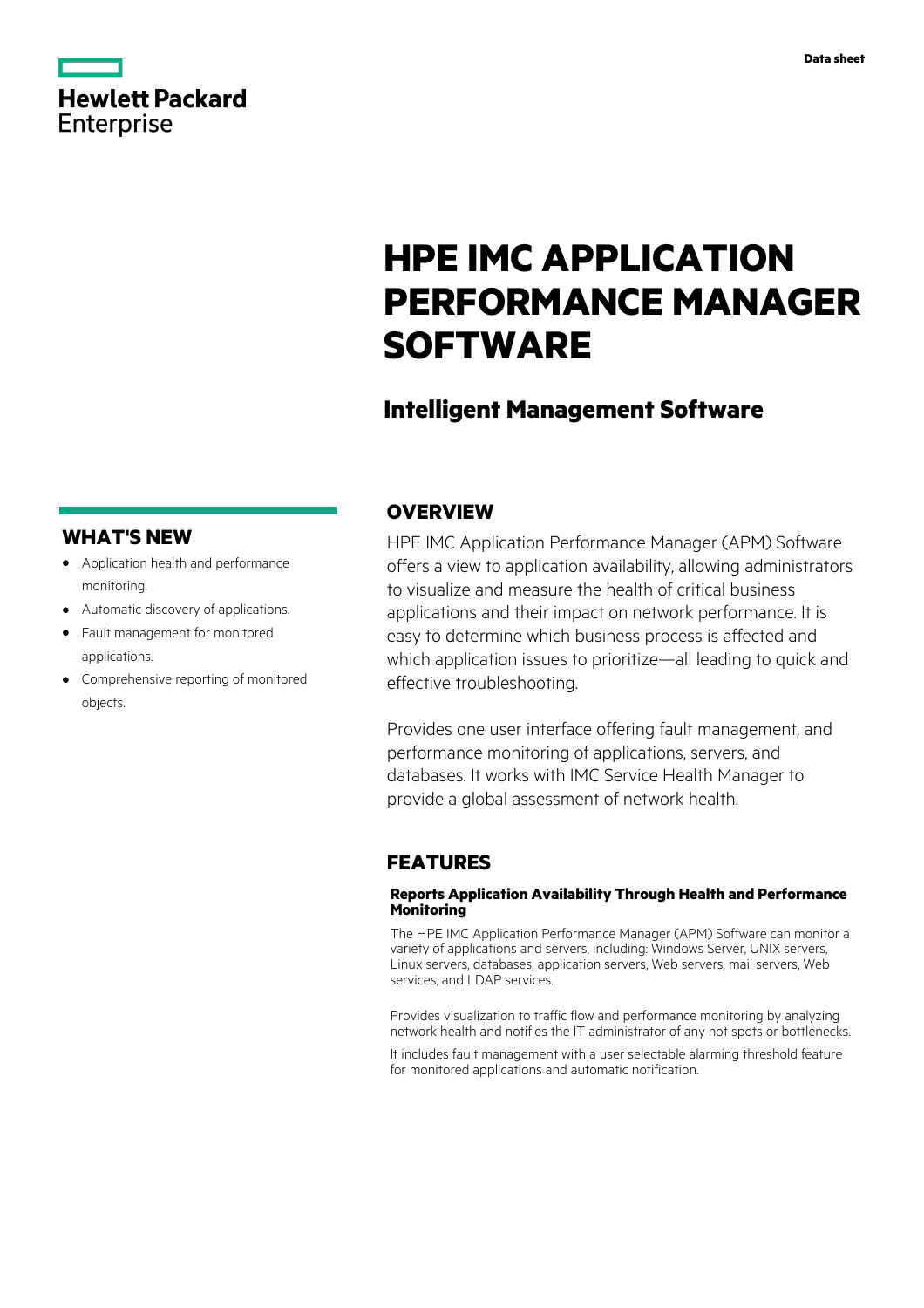#### **Simplifies Application Performance Monitoring Environments**

HPE IMC Application Performance Manager (APM) Software streamlines application troubleshooting by consolidating traditional application monitoring with network monitoring with a shared interface and display.

Leverage the IMC APM Software monitoring capabilities by using different protocols like Simple Network Management Protocol (SNMP) and Command Line Interface to better interact with applications.

View application information through application, host, class, and custom monitor views to get different views of an application function.

#### **Comprehensive Reporting of Monitored Objects**

The HPE IMC Application Performance Manager (APM) Software provides an indepth reporting application so administrators can get a historical view of application performance and maintain or improve performance.

Reports can be generated at specified intervals and can be output in a variety of formats.

### **Technical specifications HPE IMC Application Performance Manager Software**

| <b>Differentiator</b>    | HPE IMC Application Performance Manager allows administrators to visualize and measure the health of<br>critical business applications to yield informed decision making. |
|--------------------------|---------------------------------------------------------------------------------------------------------------------------------------------------------------------------|
| <b>Platform required</b> | HPE Intelligent Management Center Enterprise Software<br>HPE Intelligent Management Center Standard Software                                                              |
| <b>Technical notes</b>   | See the HPE IMC Standard or Enterprise Platform data sheet for the required software environment.                                                                         |